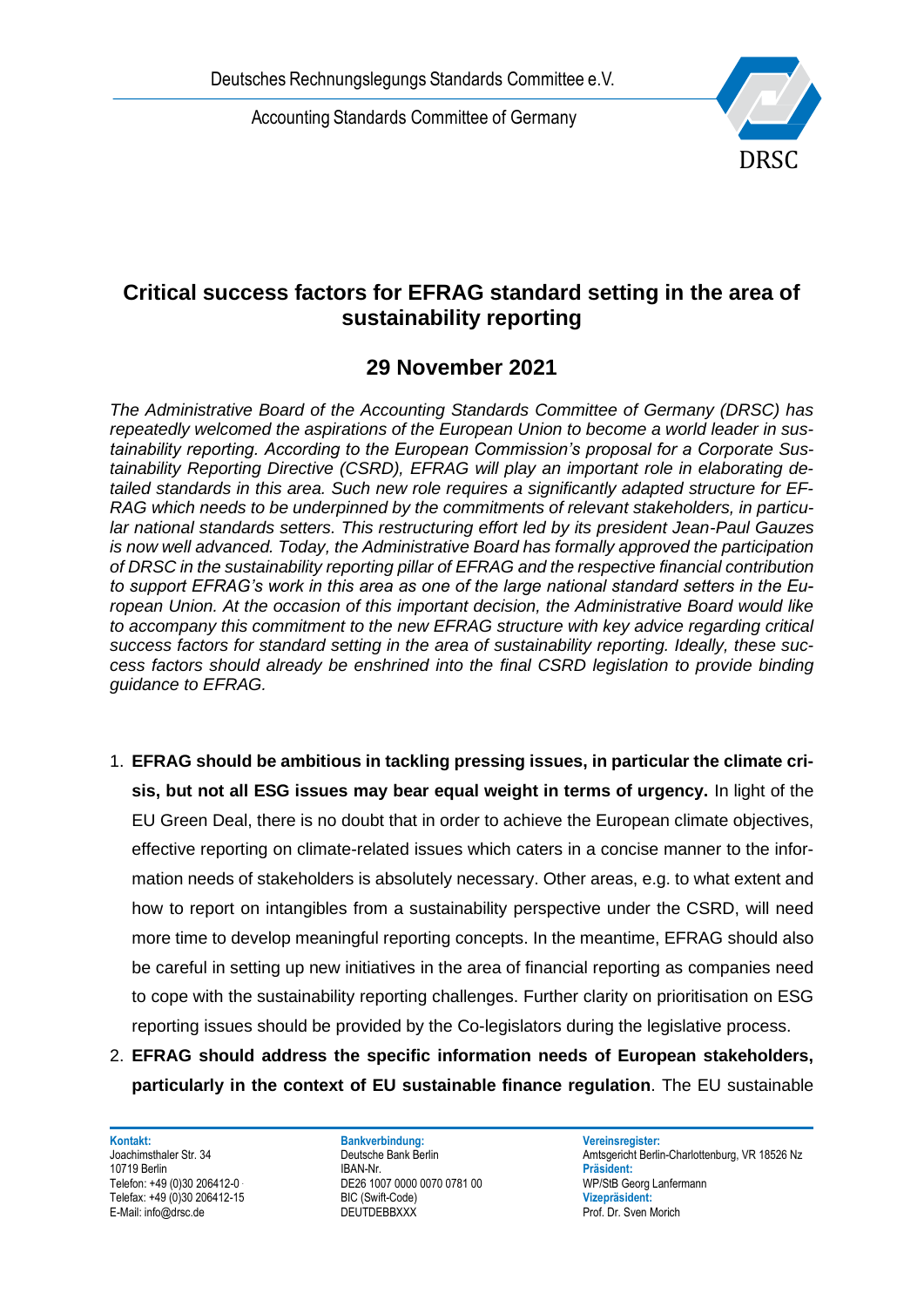Accounting Standards Committee of Germany



finance regulatory framework has reinforced the urgent need for sustainability data in an electronic format to allow financial undertakings to properly exercise their duties in terms of risk management and reporting to retail investors. Moreover, the CSRD proposal foresees a double materiality perspective in defining reporting requirements. This results in a broader view compared to a purely investor-oriented reporting, which needs to be refined and improved over time where other stakeholders' information demands differ or go beyond investors' information demands. EFRAG should also look for meaningful consistency regarding other sustainability-related legislative initiatives, e.g. the Taxonomy Regulation and Sustainable Finance Disclosure Regulation (SFDR).

- 3. **EFRAG should look beyond the EU and follow a global baseline approach as being developed by the International Sustainability Standards Board (ISSB).** Standard setting is not limited to the EU itself. Rather, global ESG topics require global solutions. European companies are operating globally, and their economic success is the backbone of the EU's economic strength. EFRAG should formalise its relationship with relevant standard setting initiatives and should consciously make reference to existing standards to achieve a smoother transition to reporting under the CSRD. Particularly important is the use of a global baseline approach as currently being developed by the International Sustainability Standards Board (ISSB). Besides its global footprint the ISSB is in the process of basing its board and chairman's office in the European Union, namely in Frankfurt. EFRAG should explicitly build its activities and advice on this global baseline to achieve better compatibility with standards applied elsewhere in the world. Only a fully-fledged orientation towards a global baseline can offer European companies a truly comprehensive framework for effective sustainability reporting. In addition, this is the only way to achieve a level-playing field for preparers and to allow the EU financial sector to comprehensively incorporate ESG matters in their investment decisions.
- 4. **EFRAG should remain focussed on proper due process.** The CSRD proposal outlines that the new sustainability reporting standards should be developed with proper due process, public oversight and transparency, accompanied by cost-benefit analyses, and be developed with the expertise of relevant stakeholders. However, under the current time pressure, the new EFRAG sustainability reporting board may be tempted to deviate from the proper due process by shortening consultation periods or reducing the involvement of external experts and stakeholders. But a proper due process with appropriateinvolvement and sufficient time for stakeholders to respond is key. Therefore, we applaud EFRAG's early consultation on proper due process for its new structure but also want to reemphasise the administrative board's comments on proper due process in the work of the project task